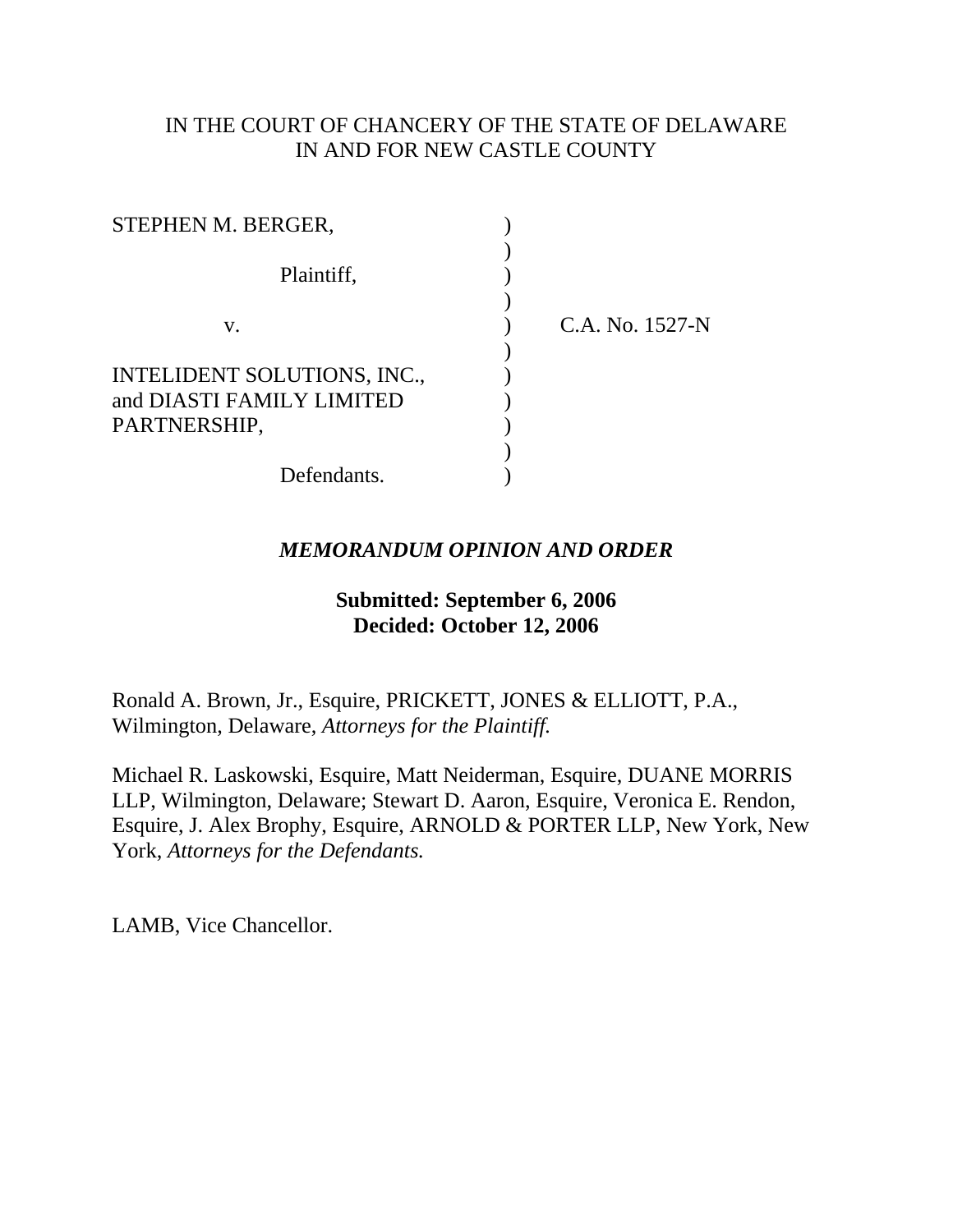A former minority stockholder in a Florida corporation brings this suit for breach of fiduciary duty in connection with a freeze-out merger accomplished under Florida law. The corporate defendants move to dismiss the complaint for failure to state a claim upon which relief can be granted, arguing, *inter alia*, that an action for appraisal is the stockholder's only remedy under Florida statutory law. The defendants further contend that the four-business-day notice of the merger given to the minority satisfied Florida's statutory minimum requirement and, thus, was adequate notice as a matter of law. Reviewing the well pleaded allegations of fact most favorably to the plaintiff and drawing all reasonable inferences in the plaintiff's favor, the court finds that the complaint adequately alleges that the defendants violated their duty of disclosure despite technical compliance with the statutory notice period. For this reason, the motion to dismiss will be denied.

### **I.**1

#### A. The Parties

Defendant Coast Dental Services, Inc., a Florida corporation, provides dental management services to a consortium of 106 dental centers in Florida, Georgia, Virginia, and Tennessee. In April 2004, Coast Dental deregistered and became a

<sup>&</sup>lt;sup>1</sup> The well pleaded allegations in the complaint provide the facts referenced in this opinion. On a motion to dismiss, the court generally considers only those facts referred to in the complaint. However, the court will also consider uncontested factual admissions of the parties contained in the record. *Bergstein v. Texas Int'l Co.*, 453 A.2d 467, 469 (Del. Ch. 1982); *see Reeder v. Delaware Dept. Of Ins.*, 2006 WL 510067, at \*7 (Del. Ch. Feb. 24, 2006) (relying on briefs and oral argument on motion to dismiss).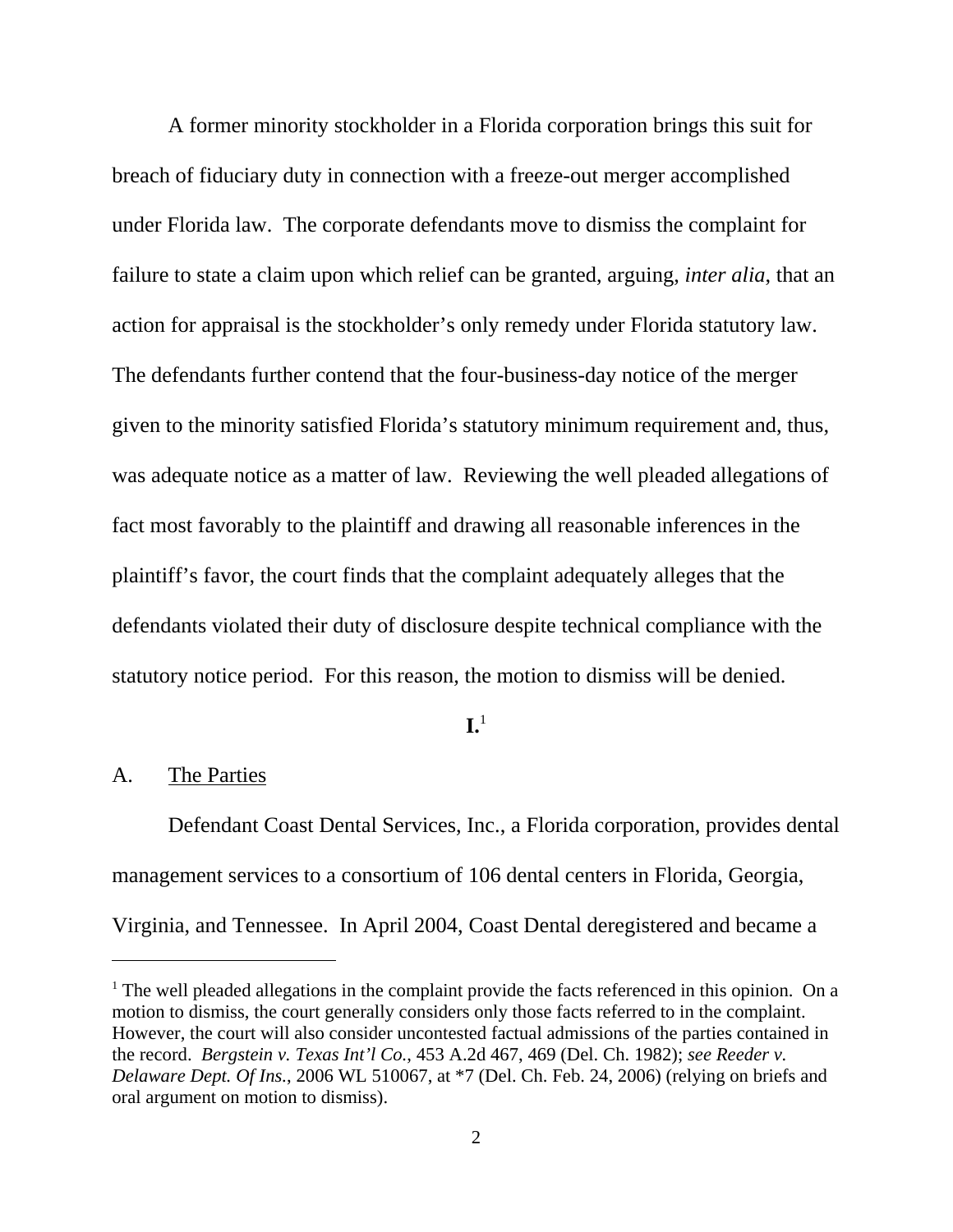private company. Thereafter, Coast Dental's stock traded intermittently on the pink sheets.

Before the challenged transaction, defendant Diasti Family Limited Partnership ("DFLP"), a Nevada limited partnership, owned approximately 67% of Coast Dental's outstanding common stock. Terek Diasti, Coast Dental's chairman, Adam Diasti, Coast Dental's president and director, and Tim Diasti, Coast Dental's director, controlled DFLP.

 Defendant Intelident Solutions, Inc., a Delaware corporation, was formed by DFLP on May 11, 2005 to effectuate the merger. To consummate the transaction, Intelident formed a wholly owned Florida corporation called Intelident Merger Corporation to function as the acquisition vehicle to merge into Coast Dental. Because Coast Dental survived the transaction, Intelident Solutions emerged as the 100% owner of Coast Dental. Though DFLP remains the majority stockholder of Intelident, thirteen members of Coast Dental's management obtained minority ownership positions as a result of the transaction.

Stephen M. Berger, the plaintiff, is a former minority stockholder of Coast Dental. Berger was cashed out as a result of the merger and seeks relief on his own behalf and purportedly on behalf of all former minority stockholders of Coast Dental.

3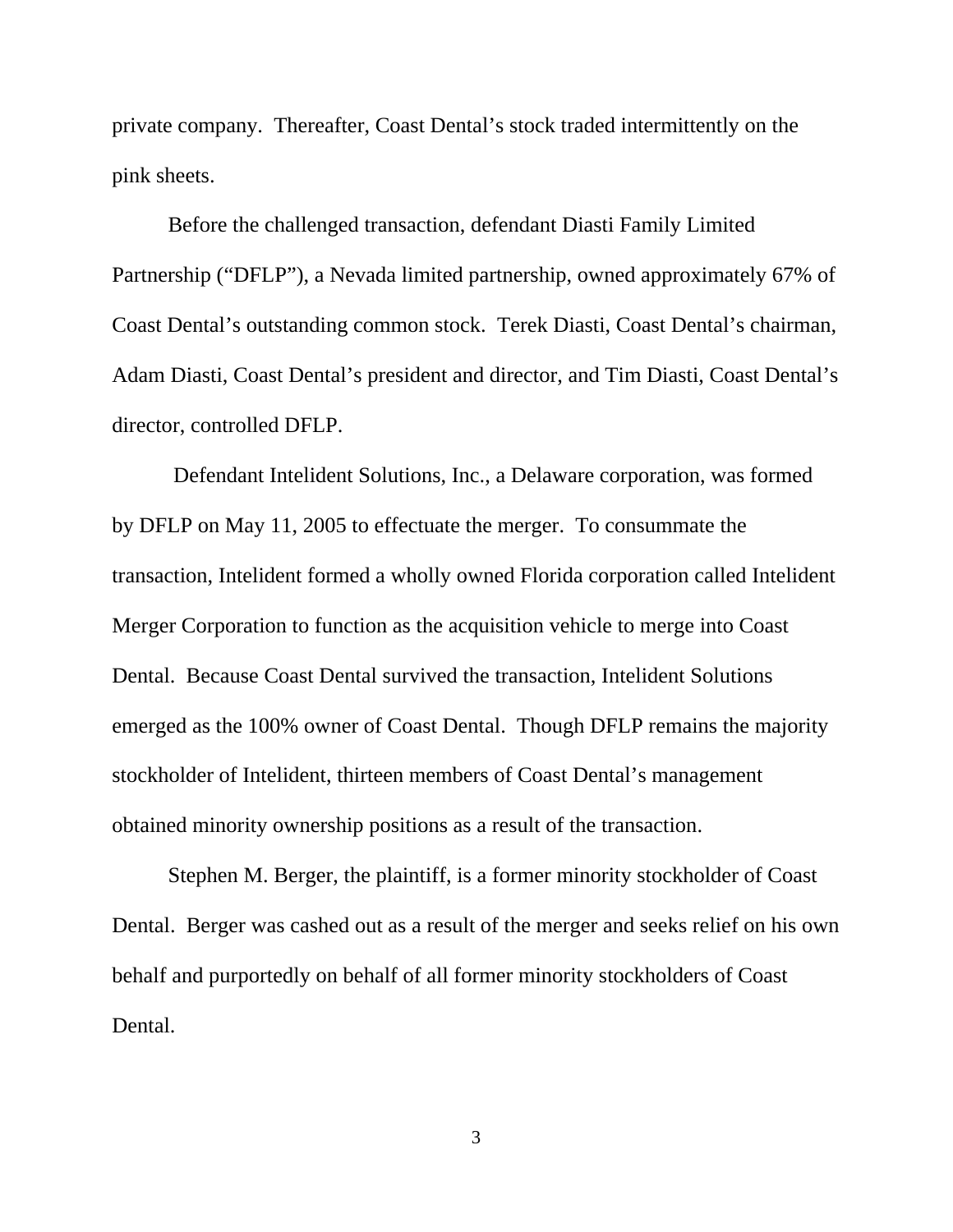### B. The Freeze-Out Merger

In April 2005, DFLP, along with certain members of Coast Dental's management, proposed to cash out the company's minority stockholders for \$6 per share. Coast Dental formed a special committee composed of two purportedly independent directors, Peter M. Sontag and Richard T. Welch, to analyze the proposal. The committee retained legal counsel and hired Capitalink L.C. to serve as its financial advisor. Capitalink's preliminary analysis determined that \$6 per share was an unfair price. Following bargaining with the committee, DFLP increased its bid to \$9.25 per share. Capitalink issued a fairness opinion at this price. The committee and the board of directors then approved the merger.

The company scheduled the stockholders' vote for July 11, 2005. Neither the company, the board, nor DFLP informed the minority stockholders about the pendency of the transaction until mailing the proxy statement on July 1, 2005. Because July 1 fell on a Friday and because Monday, July 4, was a national holiday, the minority stockholders had a four-business-day window during which to receive and analyze the proxy material and potentially notify Coast Dental of a decision to seek appraisal.<sup>2</sup> Allegedly, the committee members approved the timing of the proxy statement because they were offered the chance to continue as directors of the surviving company. Although it was disseminated on a breakneck

<sup>2</sup> Oral Argument Tr. 19-20, Sept. 6, 2006.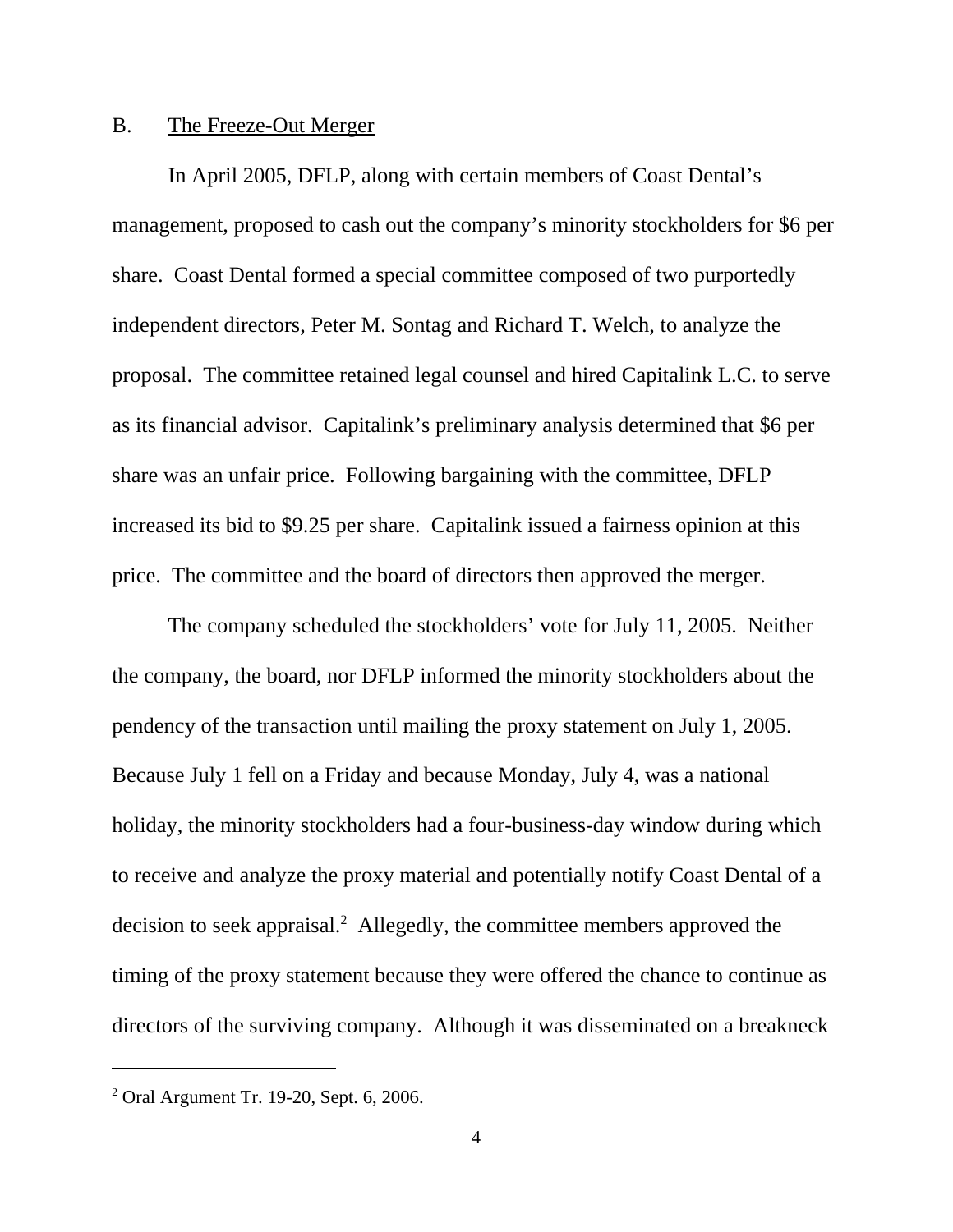schedule, the proxy statement did contain a ten-page summary of Capitalink's valuation analysis. The proxy materials also offered to make management projections available to stockholders upon request. On July 11, DFLP voted its shares in favor of the merger. As a result, the minority stockholders were cashed out at \$9.25 per share. No minority stockholders sought appraisal or voted on the transaction.3

#### **II.**

The plaintiff filed this individual and purported class action on July 29, 2005 against DFLP and Intelident Solutions. The complaint alleges that DFLP breached its fiduciary duties in connection with the freeze-out merger and requests relief in the form of "the difference between \$9.25 per share and the 'fair value' of Coast Dental [shares]."<sup>4</sup> Essentially, the complaint boils down to two issues. First, the plaintiff claims that DFLP unfairly timed the merger in order to "keep minority shareholders in the dark as long as possible and to prevent anyone else from having time to make a better offer."<sup>5</sup> This unfair dealing purportedly led to a cash-out price that was approximately half of Coast Dental's book value. Second, the complaint claims that the proxy statement omitted and misstated material facts about the transaction. On this point, the plaintiff challenges the extent to which

<sup>3</sup> *Id.* at 17-18.

<sup>4</sup> Compl. ¶¶ 18-20.

 $<sup>5</sup>$  *Id.* at  $\P$  13.</sup>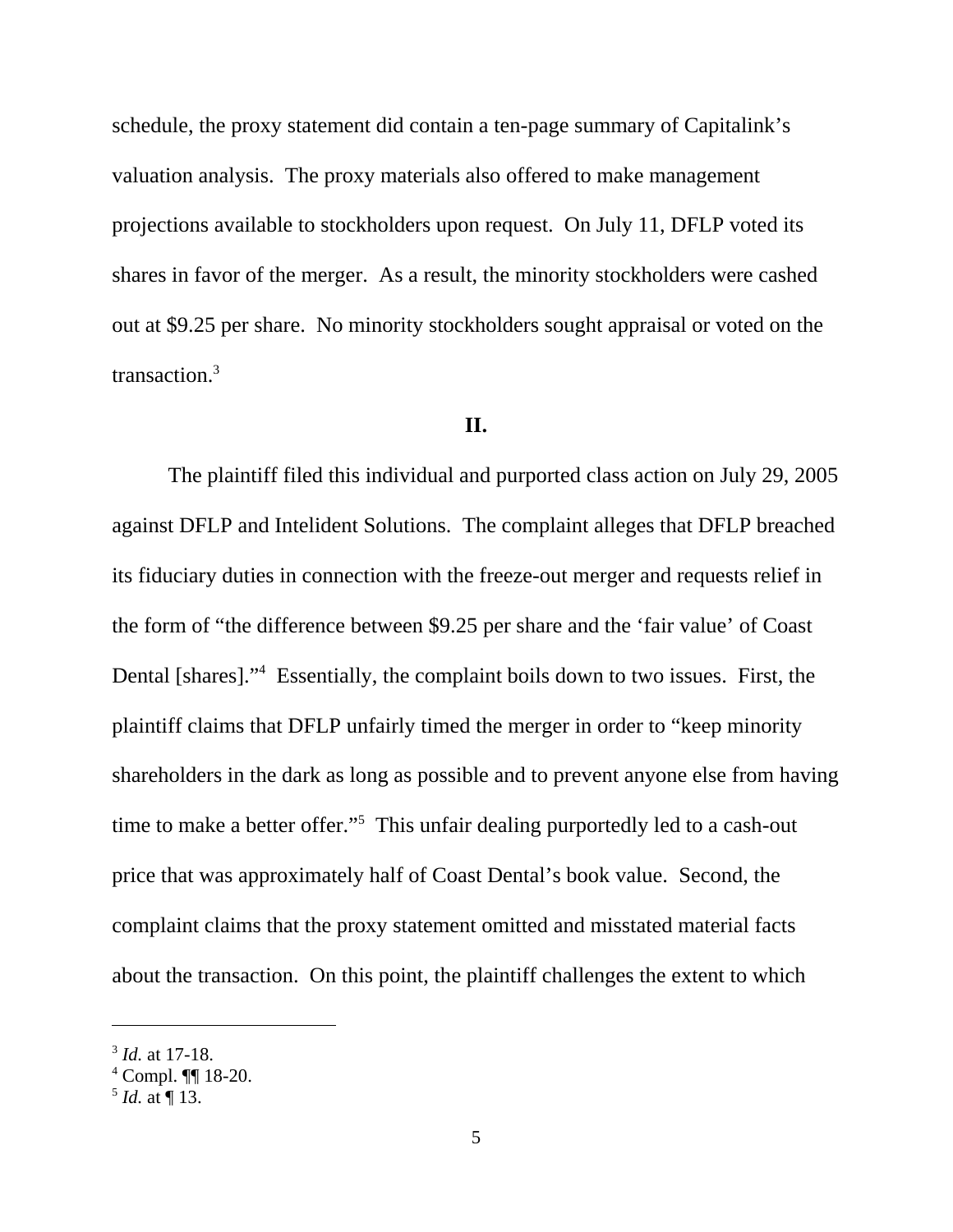management projections and the methodology of Capitalink's valuation analysis were disclosed.

The defendants originally moved to dismiss the complaint on September 22, 2005. This court granted the defendants' motion on the grounds of forum non conveniens without reaching the issue of whether the complaint stated a claim upon which relief could be granted.<sup>6</sup> The Delaware Supreme Court reversed and remanded.<sup>7</sup> On June 15, 2006, the defendants renewed their motion to dismiss, again asserting that the complaint fails to state a cognizable claim. The defendants argue that because the company and DFLP complied with Florida's ten day statutory notice provision when mailing the proxy materials, the plaintiff's claim of unfair dealing fails as a matter of law.<sup>8</sup> Additionally, the defendants argue that because the plaintiff seeks monetary damages, Florida's appraisal exclusivity statute forecloses his claim.<sup>9</sup> In advancing this point, the defendants posit that a Florida court would follow New York law to interpret the appraisal statute,  $^{10}$  and since New York law allows only equitable relief if appraisal is otherwise available, the plaintiff's present claim is inappropriate. Finally, the defendants argue that the alleged non-disclosures were not material and did not alter the total mix of

<sup>6</sup> *Berger v. Intelident Solutions, Inc.*, 2005 WL 3294682 (Del. Ch. Nov. 30, 2005).

<sup>&</sup>lt;sup>7</sup> Berger v. Intelident Solutions, Inc., \_\_\_ A.2d \_\_\_, 2006 WL 1132079 (Del. Apr. 26, 2006).

<sup>8</sup> Defs.' Reply Br. 1-2; s*ee also* Fla. Stat. § 607.0705(1) (2006).

<sup>&</sup>lt;sup>9</sup> Defs.' Reply Br. 2.

 $^{10}$  *Id.* at 6-13.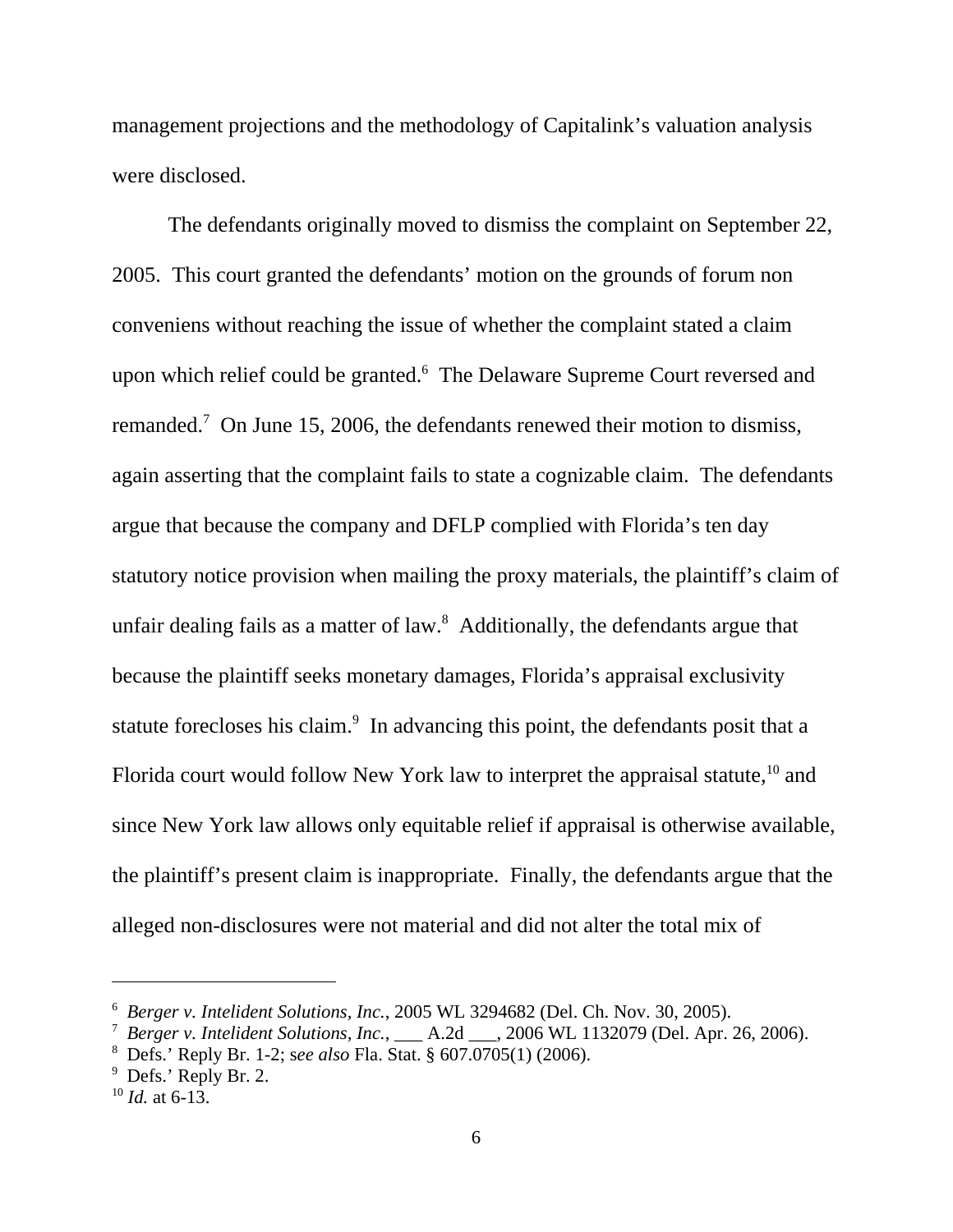information available to Coast Dental's minority stockholders.<sup>11</sup> Both parties submitted briefs on this motion, and the court heard oral argument on September 6, 2006.

#### **III.**

A court will dismiss a complaint under Court of Chancery Rule 12(b)(6) only if it determines "with reasonable certainty that, under any set of facts that could be proven to support the claims asserted, the plaintiff would not be entitled to relief."12 The veracity of all well pleaded facts is assumed, as are all reasonable inferences which may be drawn from those facts.<sup>13</sup> However, a court should not "blindly accept as true all allegations, nor must it draw all inferences from them in the plaintiff's favor unless they are reasonable inferences."14 Mere conclusions of law or fact are insufficient.<sup>15</sup> Specific factual allegations must exist which logically tend to support the plaintiff's conclusions.<sup>16</sup>

#### **IV.**

#### A. The Applicable Statutes

This case involves the application of two Florida corporate statutes. The first, section 607.0705(1), requires that notice of a stockholders' meeting be mailed

 $11$  *Id.* at 2.

<sup>12</sup> *Grobow v. Perot*, 539 A.2d 180, 187 n.6 (Del. 1988).

<sup>13</sup> *Kohls v. Kenetech Corp.*, 791 A.2d 763, 767 (Del. Ch. 2000).

<sup>14</sup> *Grobow*, 539 A.2d at 187 n.6.

<sup>15</sup> *Bergstein*, 453 A.2d at 469.

<sup>16</sup> *Id.*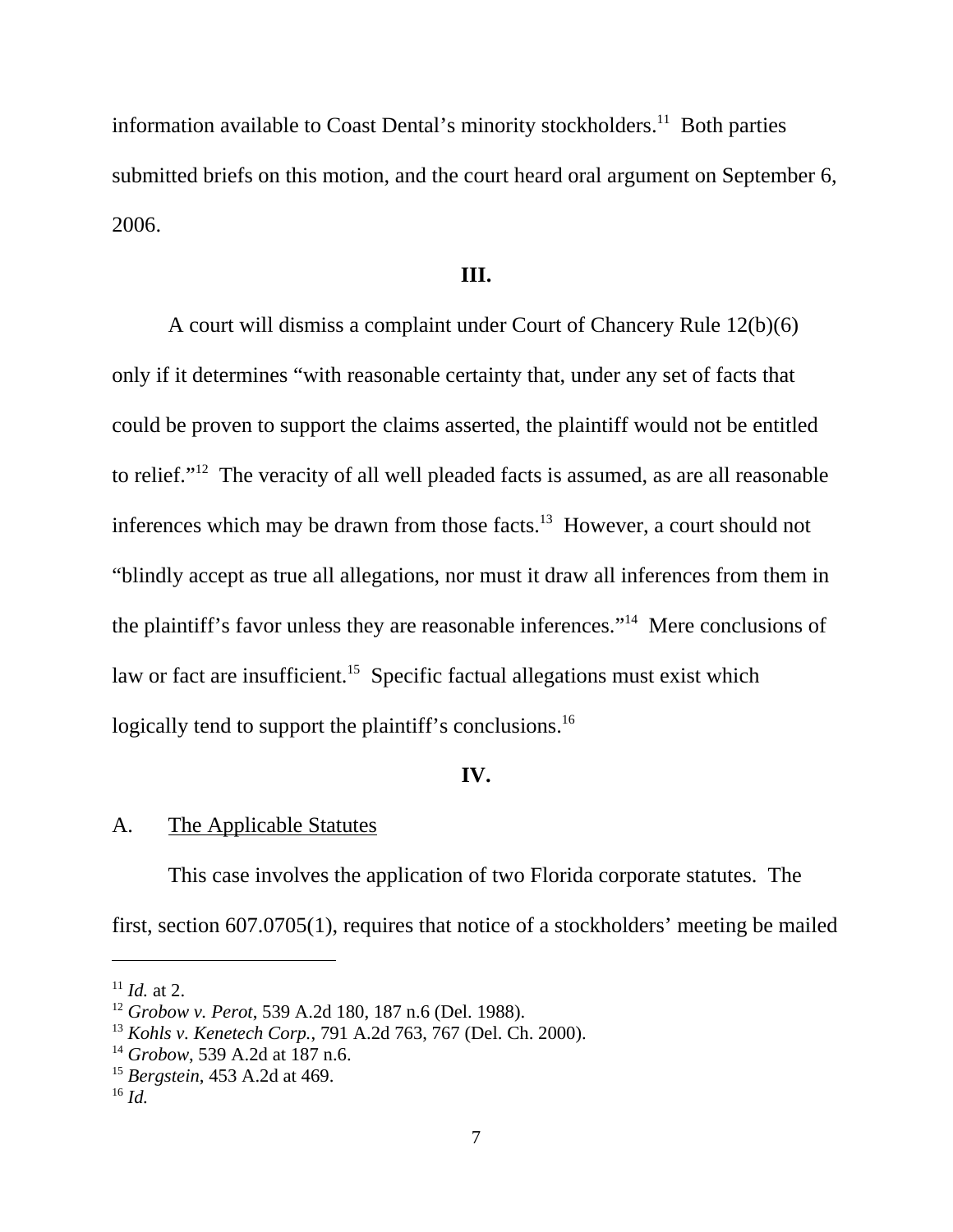no more than sixty days and no less than ten days before the date of the meeting.<sup>17</sup>

There is no dispute that the defendants technically complied with section

# 607.0705(1).

The second provision is Florida's appraisal exclusivity statute. Section

607.1302(4) provides:

A shareholder entitled to appraisal rights under this chapter may not challenge a completed corporate action for which appraisal rights are available unless such corporate action (1) was not effectuated in accordance with the applicable provisions of this section or the corporation's articles of incorporation, bylaws, or board of directors' resolution authorizing the corporate action; or (2) was procured as a result of fraud or material misrepresentation.<sup>18</sup>

It is this section of Florida law which the court must now interpret.<sup>19</sup>

Under the internal affairs doctrine, as applied by Delaware courts, Florida

law governs the substantive issues for decision.<sup>20</sup> But given the complete absence

of Florida case law interpreting section 607.1302(4), this court must predict how a

<sup>&</sup>lt;sup>17</sup> Fla. Stat. § 607.0705(1) (2006). For any "applicable statute," Florida's civil procedure rules state that if a time period is less than seven days, then Saturdays, Sundays, and holidays are excluded from that period. Fla. R. Civ. P. 1.090(a) (2006).

 $18$  Fla. Stat. § 607.1302(4) (2006).

<sup>&</sup>lt;sup>19</sup> The plaintiff also argues that he does not challenge a "completed corporate action" within the meaning of section 607.1302(4) and reasons that a difference exists "between seeking a remedy against a controlling stockholder because of misconduct in connection with a corporate action and challenging the corporate action itself." Pl.'s Answering Br. 10. This casuistic interpretation of section 607.1302(4), if adopted by the court, would certainly create an expansive hole in the exclusivity of appraisal as a stockholder's sole remedy. Fortunately, common sense requires a different reading of the nature of this action–as one obviously attacking a completed corporate action. Indeed, the complaint admits as much. *See* Compl. ¶ 4 (referring to the "freeze-out transaction challenged herein").

<sup>20</sup> *Vantage Point Venture Partners 1996 v. Examen, Inc.*, 871 A.2d 1108, 1112 (Del. 2006).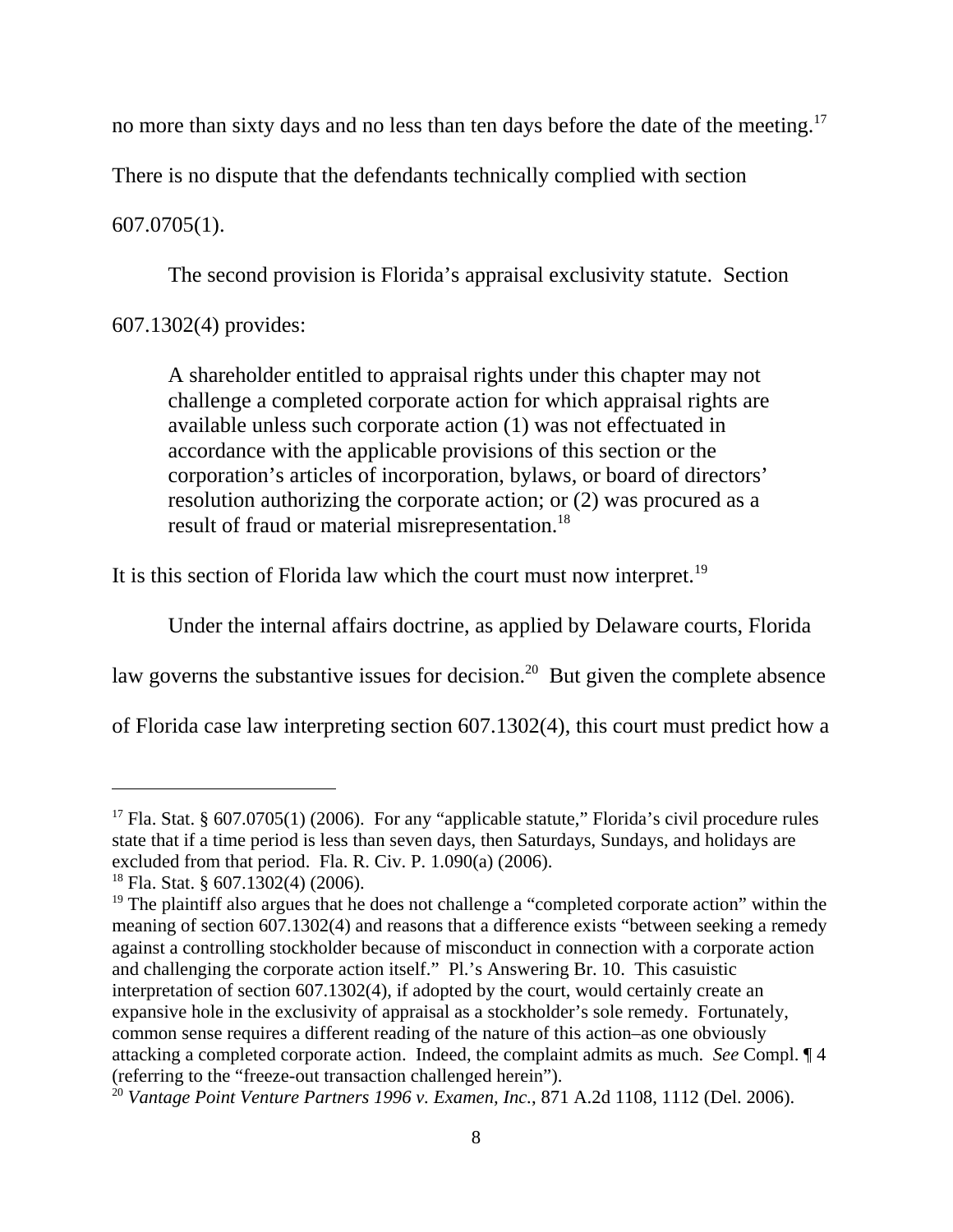Florida tribunal would construe that provision. Florida courts often find Delaware law highly persuasive when confronting complex issues in the corporate arena.<sup>21</sup> Moreover, when interpreting statutes, a Florida court will examine decisions from states whose provisions resemble those of Florida.<sup>22</sup>

The defendants correctly observe that Delaware law regarding the exclusivity of appraisal is judge-made, not statutory.<sup>23</sup> The absence of such a statutory provision does not, however, necessarily constrain this court's understanding of the analytical framework a Florida court would adopt. Other courts, when faced with similar circumstances, have observed as much.<sup>24</sup>

The defendants argue that the settled law of New York with regard to appraisal exclusivity ought to foreclose the plaintiff's present claim. While New York's jurisprudence is relevant to defining the parameters of the appraisal exclusivity provision of the Revised Model Business Corporation Act ("RMBCA"), $^{25}$  this court believes that a Florida court would follow the approach

<sup>21</sup> *Int'l Ins. Co. v. Johns*, 874 F.2d 1447, 1459 n.22 (11th Cir. 1989); *Boettcher v. IMC Mortgage Co.*, 871 So.2d 1047, 1052 n.5 (Fla. App. 2004); *Connolly v. Agostino's Ristorante, Inc.*, 775 So.2d 387, 388 n.1 (Fla. App. 2000). *See also Klein v. FPL Group, Inc.*, 2004 WL 302292, at \*18 (S.D. Fla. Feb. 5, 2004) (listing Florida cases which examine Delaware decisions).

<sup>22</sup> *See Greco v. Tampa Wholesale Co.*, 417 So.2d 994, 996 n.2 (Fla. 2d D.C.A. 1982) (following New York law rather than Delaware law due to statutory similarity).

<sup>23</sup> *See Andra v. Blount*, 772 A.2d 183, 195 n.30 (Del. Ch. 2000) (noting the nonexclusive nature of 8 *Del. C.* § 262).

<sup>&</sup>lt;sup>24</sup> See Klein, 2004 WL 302292, at \*17 n.33 (quoting the magistrate's order below which noted the lack of a Delaware statute but which still reasoned that "Delaware law provides a framework for analysis").

<sup>25</sup> *See* note 28 *infra*.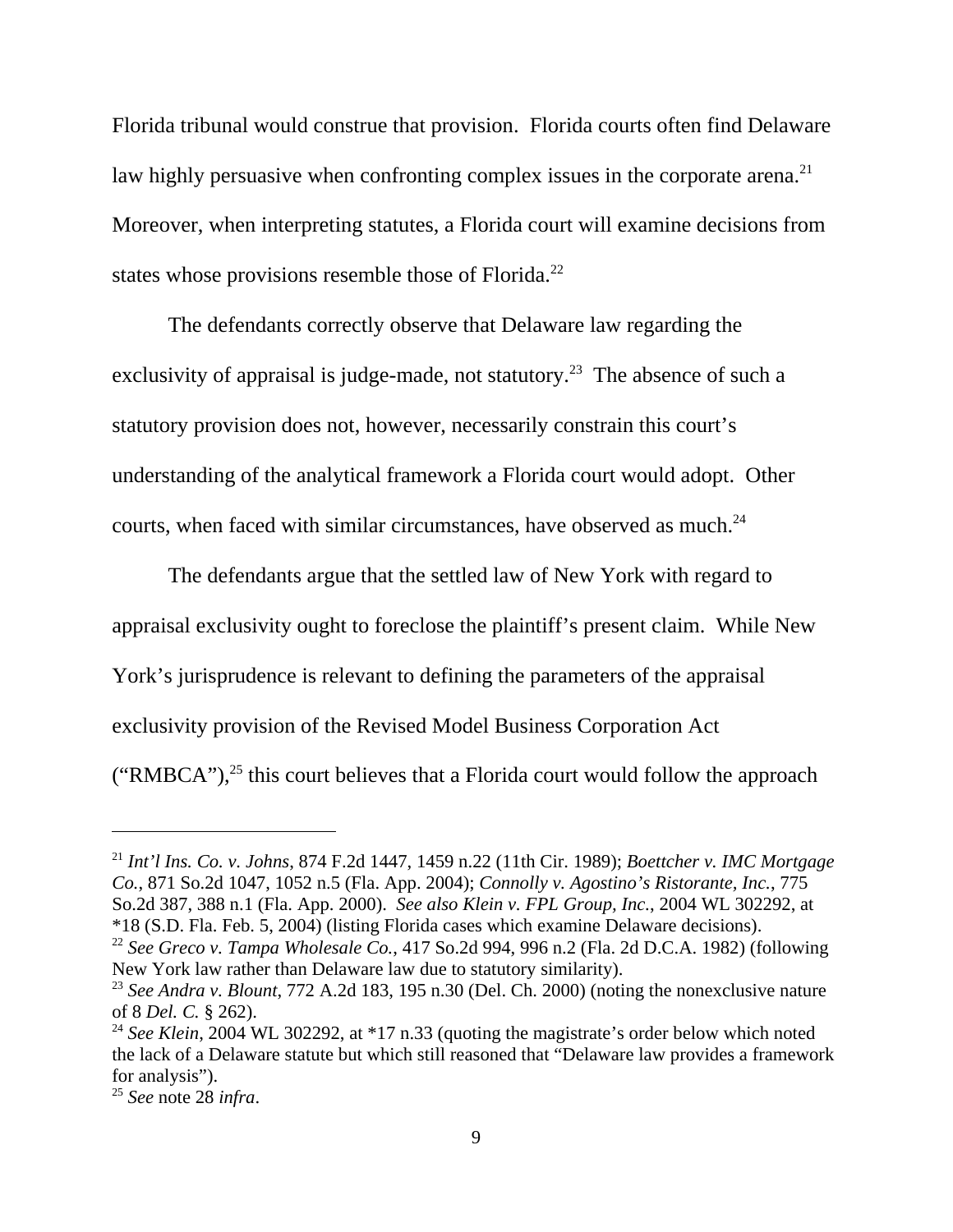adopted by several other jurisdictions whose statutes mirror section  $607.1302(4).^{26}$ Rather than solely relying upon New York law, these jurisdictions have considered well established Delaware precedent when interpreting their appraisal statutes.<sup>27</sup>

### B. The Appropriate Interpretive Framework

Section 13.02(d) of the RMBCA, upon which section 607.1302(4) is

fashioned, embraces principles of Delaware common law regarding appraisal

exclusivity.<sup>28</sup> Indeed, section 13.02(d) has been read as incorporating the teaching

of *Weinberger v. UOP, Inc.*29 and its progeny.30

In *Weinberger*, the court explained that an appropriate examination of the

"entire fairness" of a freeze-out transaction entails a two-part inquiry: fair price and

fair dealing.31 The fair price prong focuses upon issues involving the adequacy of

consideration offered to the minority stockholders by the controlling interest.<sup>32</sup>

<sup>26</sup> *See* note 44 *infra*.

<sup>27</sup> Florida courts have relied upon *Weinberger v. UOP, Inc.,* 457 A.2d 701 (Del. 1983) on prior occasions to interpret statutory language in the area of appraisal. In one recent decision, a court used *Weinberger*, as well as other Delaware cases, to interpret the meaning of "fair value" as used in section 607.1301(2). *Boettcher*, 871 So.2d at 1052 n.5, 1054 n.6.

 $28$  The version of section 13.02(d) which Florida has enacted, while "more sharply focused than its predecessor in the 1984 Act," 3 Model Bus. Corp. Act Ann., §13.02, cmt. on Historical Background at 13-29 (3d ed. 2002), is undoubtedly still "designed to recognize and preserve the principles . . . in the case law of Delaware, New York, and other states with regard to the effect of dissenters' rights on other remedies of dissident shareholders." Model Bus. Corp. Act § 13.02 cmt. 2 (1984).

<sup>29 457</sup> A.2d 701.

<sup>30</sup> *See, e.g.*, *Sieg Co. v. Kelly*, 568 N.W.2d 794, 802 (Iowa 1997) (noting the reconcilability of *Weinberger* and RMBCA § 13.02(d)); Peter V. Letsou, *The Role of Appraisal in Corporate Law*, 39 B.C.L. Rev. 1121, 1154-55 (1998) (noting same).

<sup>31</sup> *Weinberger*, 457 A.2d at 711.

<sup>32</sup> *Id.*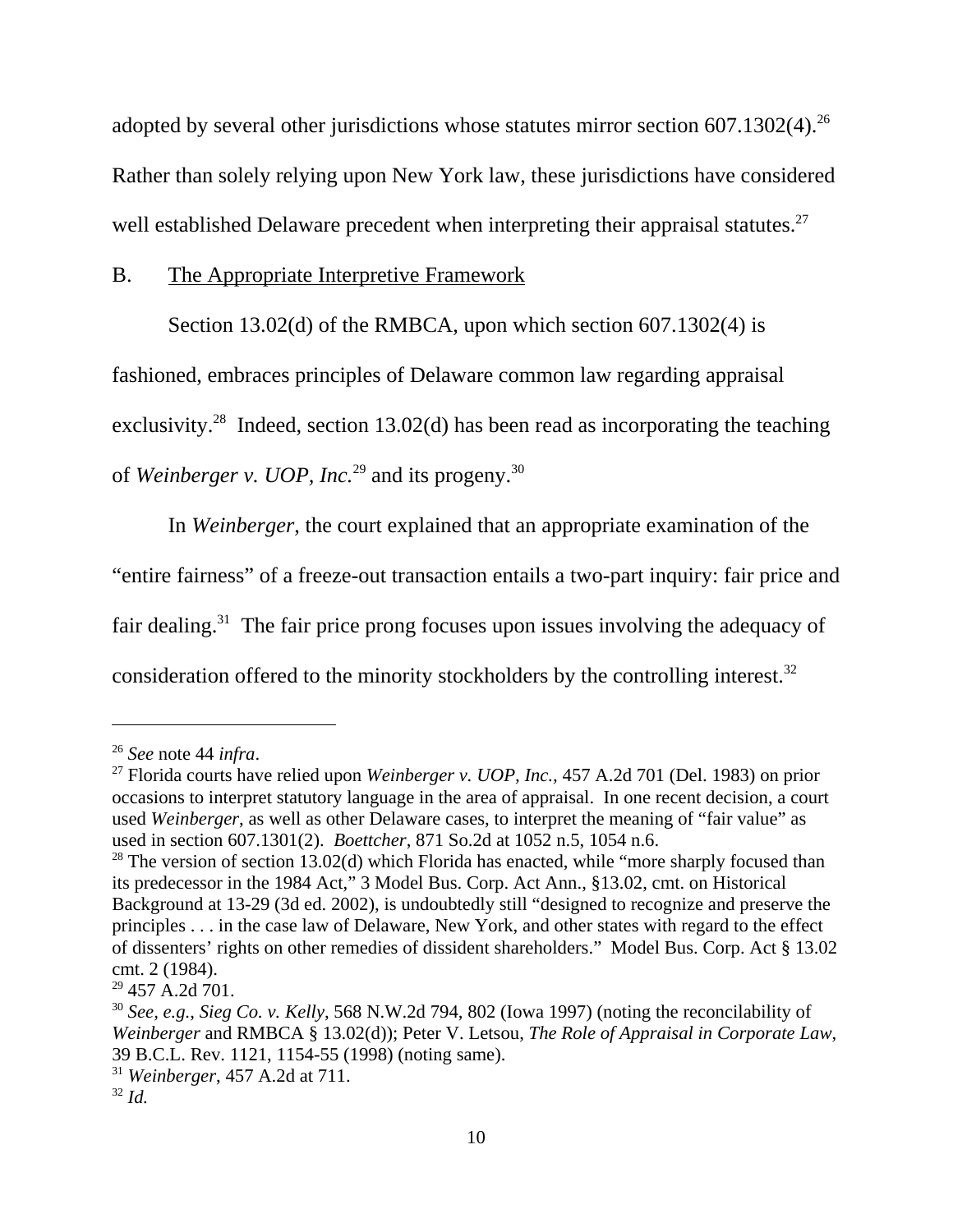Disputes that essentially challenge fair price, centering as they do upon matters of valuation, should typically be confined to appraisal proceedings.<sup>33</sup> Thus, where valuation issues objectively predominate in an entire fairness claim, appraisal is the minority stockholder's exclusive legal remedy under Delaware law.<sup>34</sup>

But, as *Rabkin v. Philip A. Hunt Chemical Corp.*35 later made clear, appraisal is not an exclusive remedy when a minority stockholder's suit contains factually supported allegations of unfair dealing.<sup>36</sup> The fair dealing prong of entire fairness examines the transaction for procedural equity and involves "questions of when the transaction was timed, how it was initiated, structured, negotiated, disclosed to the directors, and how the approvals of the directors and the stockholders were obtained."37 Indeed, where "fraud, misrepresentation, . . . or gross and palpable overreaching are involved," the appraisal remedy alone will prove inadequate.<sup>38</sup>

As *Rabkin* noted, reviewing courts face the difficult duty of spotting a fair price complaint artfully disguised in the camouflage of procedural unfairness.<sup>39</sup> For while "mere allegations of 'unfair dealing,' without more, cannot survive a motion to dismiss, averments containing 'specific acts of fraud, misrepresentation,

<sup>33</sup> *Id.*

<sup>&</sup>lt;sup>34</sup> See id. at 714 (holding that "a plaintiff's monetary remedy should ordinarily be confined to the more liberalized appraisal proceeding herein established").

<sup>35 498</sup> A.2d 1099 (Del. 1985).

<sup>36</sup> *Id.* at 1105.

<sup>37</sup> *Id.* at 1104, quoting *Weinberger*, 457 A.2d at 711.

<sup>38</sup> *Id.*, quoting *Weinberger*, 457 A.2d at 714.

<sup>39</sup> *Id.* at 1107.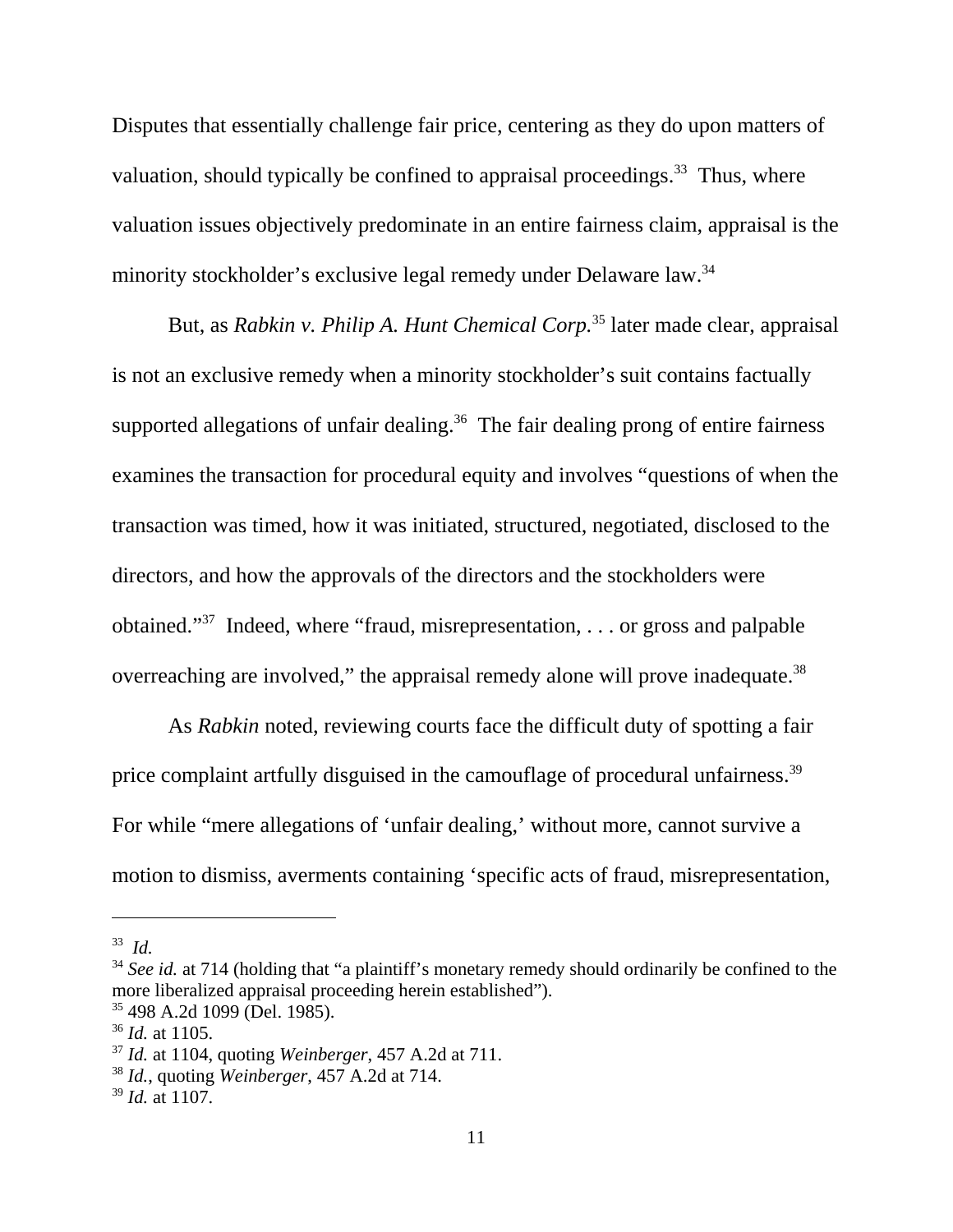or other items of misconduct' must be carefully examined . . . ."40 This exercise of judicial review is necessary to strike a balance between "sustaining complaints averring faithless acts . . . and properly dismissing those allegations questioning judgmental factors of valuation."<sup>41</sup>

Notably, other jurisdictions which have enacted provisions similar to section 607.1302(4) rely upon the fair price/fair procedure distinction in *Weinberger*. Specifically, the framework detailed above has guided judicial determinations as to whether the "fraud or material misrepresentation" exception contained in section 607.1302(4)(b) ought to apply to a particular claim. For example, in *McMinn v. MBF Operating, Inc.*, 42 the court quoted relevant language from *Weinberger* which, in its judgment, was "helpful in defining the types of claims that are not adequately remedied by the statutory appraisal proceeding."<sup>43</sup> Other courts have engaged in a similar analysis.<sup>44</sup> It is likely that a Florida court would follow the lead of these other states and employ a *Weinberger* type test to decide if appraisal is the sole remedy for the plaintiff here.

<sup>40</sup> *Id.* at 1105, quoting *Weinberger*, 457 A.2d 703, 711, 714.

<sup>41</sup> *Id.* at 1107-08.

<sup>42 133</sup> P.3d 875 (N.M. Ct. App. 2006), *cert. granted*, 134 P.3d 120 (N.M. 2006).

<sup>43</sup> *Id.* at 881-82.

<sup>44</sup> *See, e.g.*, *Bingham Consol. Co. v. Groesbeck*, 105 P.3d 365, 373 (Utah Ct. App. 2004) (citing *Weinberger* and noting unfair dealing claims appropriately considered outside of appraisal); *Sieg,* 568 N.W.2d at 802 (citing *Weinberger* and interpreting exclusivity statute accordingly). *Compare* Fla. Stat. § 607.1302(4) (2006) *with* Utah Code § 16-10a-1302(5) (2006) *and* Iowa Code § 490.1302(4) (2006).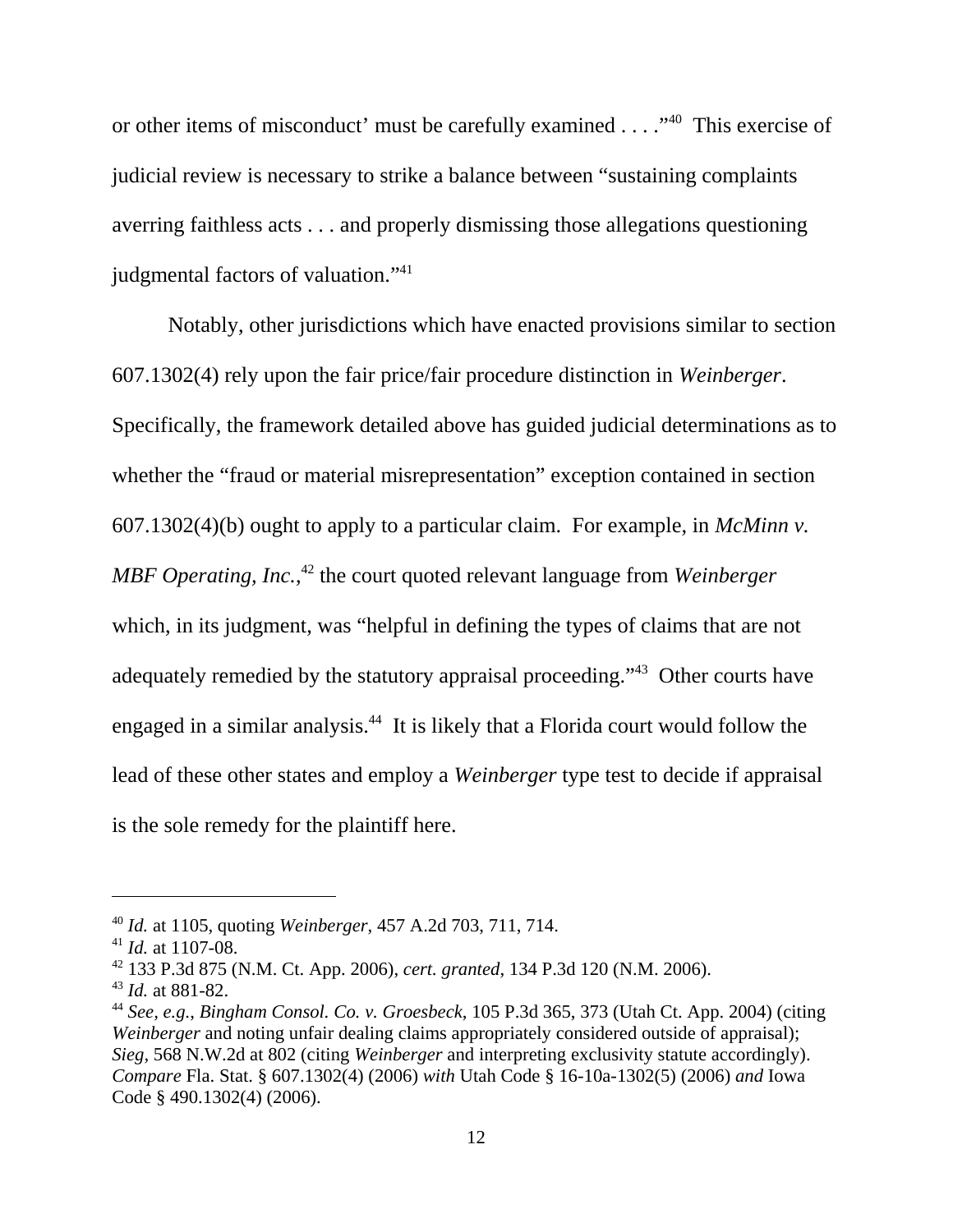The New York test advocated by the defendants to determine whether appraisal is the exclusive remedy places dispositive weight not on the factual allegations of fiduciary misconduct, but solely upon the remedy sought.<sup>45</sup> For example, in *Szaloczi v. John R. Behrmann Revocable Trust*, the Supreme Court of Colorado did not disturb the lower court's holding that the complaint at issue alleged constructive fraud. But, in dismissing that complaint, the court followed New York precedent in ruling that it was "not enough to plead a cause of action over which equity has jurisdiction; the dissenting shareholder must request equitable relief."46 Therefore, under the New York approach, if the primary relief sought is monetary, appraisal is said to be the exclusive remedy.<sup>47</sup> And while this method has its practical advantages,<sup>48</sup> its rigid application to complaints such as the one here would require the premature and inequitable dismissal of an action legitimately challenging unfair dealing.

<sup>45</sup> *See Szaloczi v. John R. Behrmann Revocable Trust*, 90 P.3d 835, 842 n.9 (Colo. 2004) (discussing the New York test).

<sup>46</sup> *Id.* (citing *Walter J. Schloss Assocs. v. Arkwin Indus.*, 455 N.Y.S.2d 844, 850 (N.Y. App. Div. 1982) (Magano, J., dissenting)).

<sup>47</sup> *Walter J. Schloss Assocs.*, 455 N.Y.S.2d at 850.

<sup>&</sup>lt;sup>48</sup> For instance, a prayer for relief seeking compensatory damages or "fair value" is hard to conceal, even if a plaintiff recasts the remedy as rescissionary damages or equitable accounting.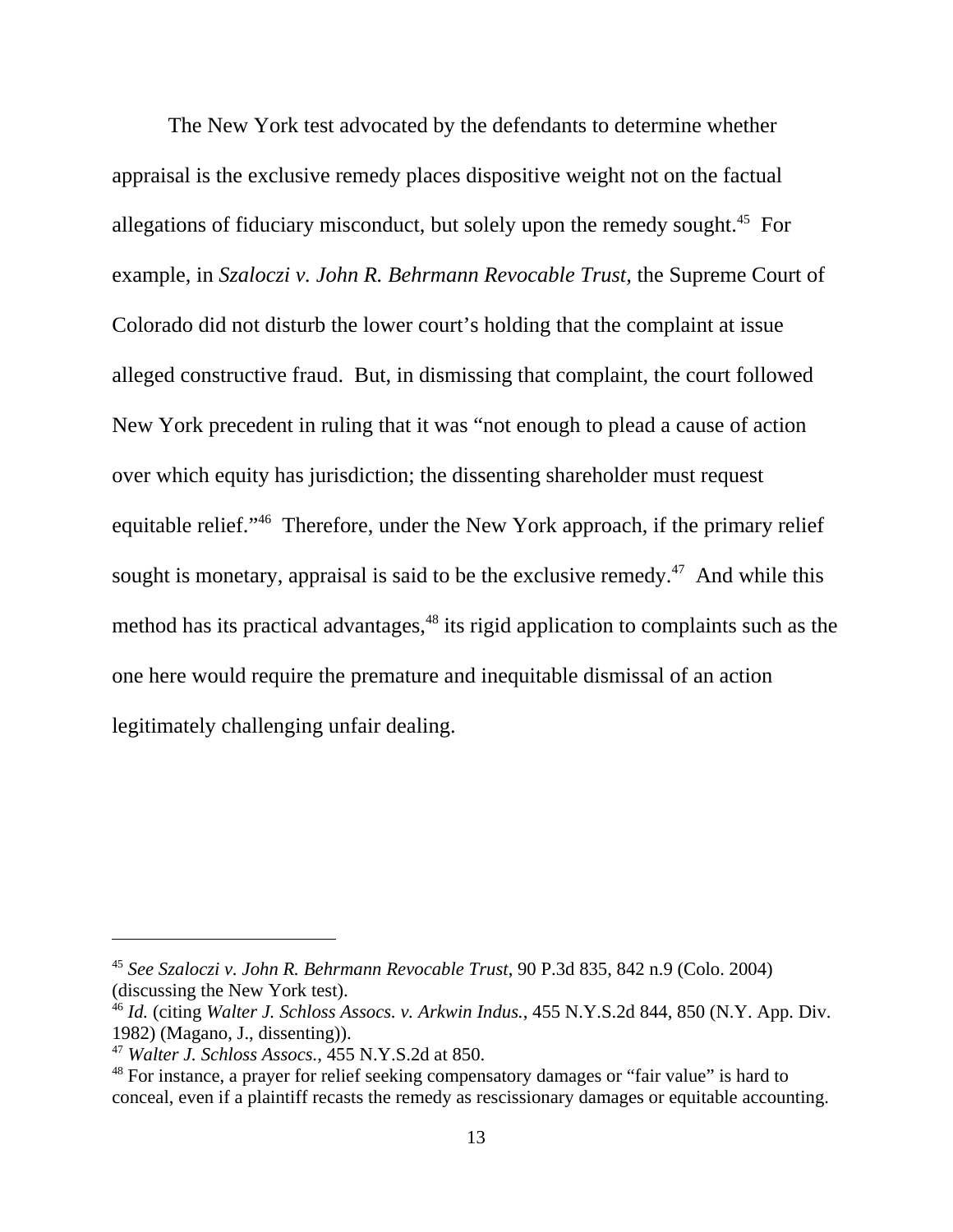Here, the plaintiff contends that the defendants consciously used their majority position to ensure the minority stockholders had neither the time nor the opportunity to exercise their statutory appraisal rights. The complaint alleges that the inequitable timing chosen by the defendants prevented the exercise of the very remedy they now argue was the plaintiff's exclusive relief. But because the plaintiff seeks a monetary remedy rather than an equitable one,  $49$  the New York framework would require dismissal of the plaintiff's case.<sup>50</sup> That result is unwarranted given the present facts.

Even if a Florida court chose to follow the New York formula in interpreting section 607.1302(4), the present action is factually distinguishable from the cases on which the defendants rely. For instance, in one recent case, the plaintiffs attempted to supplement their appraisal recovery with compensatory damages in a separate suit alleging fraud and breach of fiduciary duty. Thus, the plaintiffs there were trying to relitigate their judicially determined appraisal valuation.<sup>51</sup> This possibility does not exist here since no appraisal action has been brought. More

<sup>&</sup>lt;sup>49</sup> If the facts are as the plaintiff claims, the defendants' conduct thwarted an action for appropriate equitable relief as well. One cannot seek an injunction to prevent or delay a stockholder vote if one cannot learn that a vote is scheduled.

<sup>50</sup> *See Walter J. Schloss Assocs. v. Arkwin Indus.*, 460 N.E.2d 1090, 1091 (N.Y. 1984) (adopting the dissenting opinion of Mangano, J. at the Appellate Division as Court of Appeals opinion), *rev'g* 455 N.Y.S.2d 844 (N.Y. App. Div. 1982); *see also Szaloczi*, 90 P.3d at 842 n.9. <sup>51</sup> *See Szaloczi*, 90 P.3d at 842 (Colo. 2004) (applying New York law and noting that a "dissenting shareholder may not seek compensatory damages in addition to the appraisal remedy").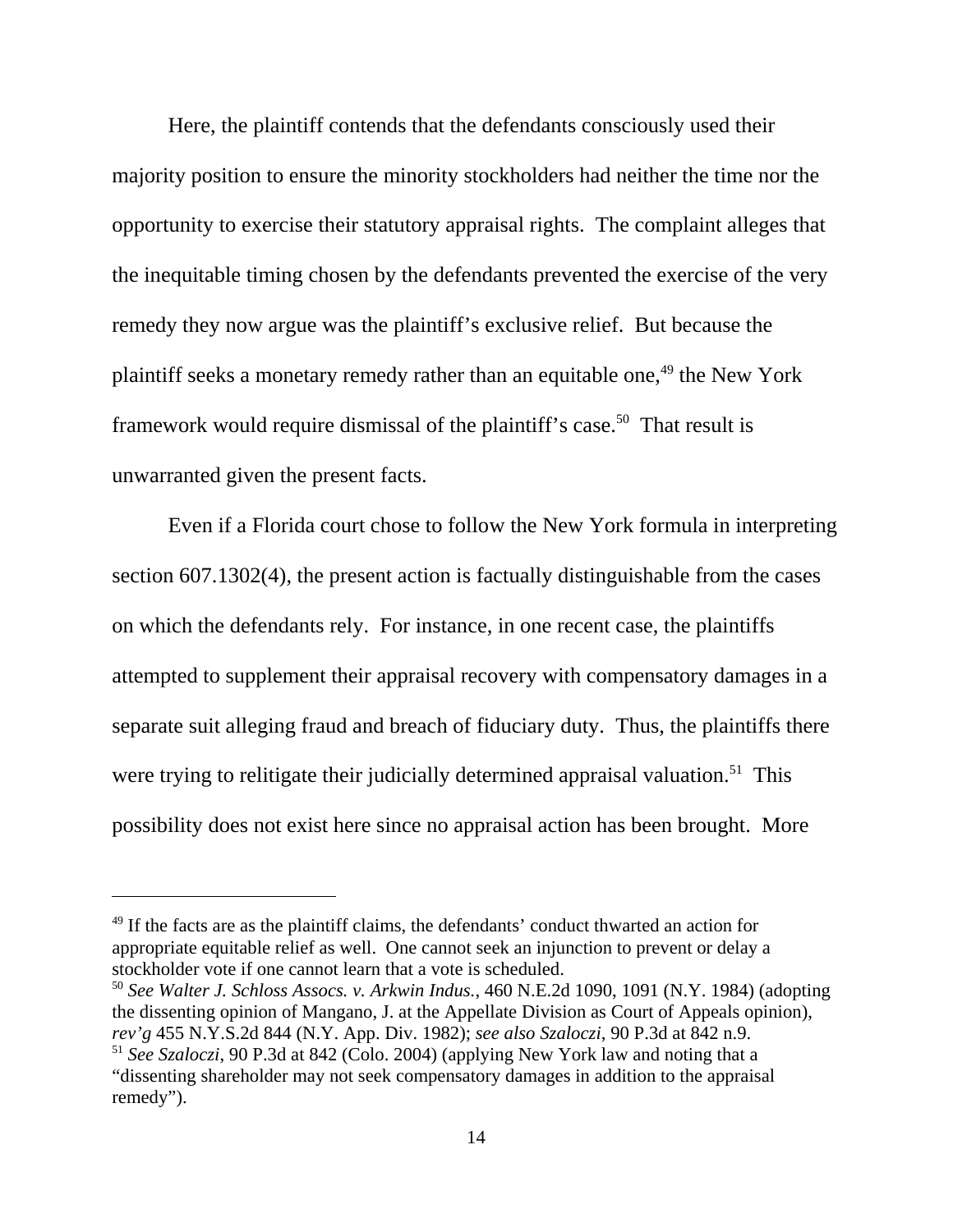importantly, in the cases applying the New York formula, the fraudulent or inequitable acts attributed to those defendants did not foreclose those plaintiffs' ability to dissent and initiate an appraisal proceeding.<sup>52</sup> Here, the defendants' volitional conduct is alleged to have done just that.

While the remedy sought is likely a relevant factor in determining whether a complaint truly takes issue with price or procedure in a given transaction, the charge of *Weinberger* is to make a careful examination of the complaint in its entirety. As discussed below, that review yields the unavoidable conclusion that the plaintiff's primary allegations adequately allege unfair dealing.

C. The Plaintiff Alleges Facts Which, If Proven, Constitute "Fraud Or Material Misrepresentation" Under Section 607.1302(4)(b)

Under Delaware law, when cashing out the minority stockholders in a merger, a majority stockholder has certain obligations, including a duty of disclosure. A majority stockholder must "disclose with entire candor all material facts concerning the merger, so that the minority stockholders [will] be able to make an informed decision as to whether to accept the merger price or to seek judicial remedies such as appraisal, an injunction, or a post-merger damage

<sup>52</sup> *See, e.g.*, *Walter J. Schloss Assocs.*, 455 N.Y.S.2d at 845-46 (discussing sufficiency of notice in the factual background of the proceeding); *Burke v. Jacoby*, 981 F.2d 1372, 1375 (2d Cir. 1992) (noting the plaintiff's timely approval of the later challenged transaction); *Szaloczi*, 90 P.3d at 837-38 (where notice was clearly not implicated since appraisal was timely sought).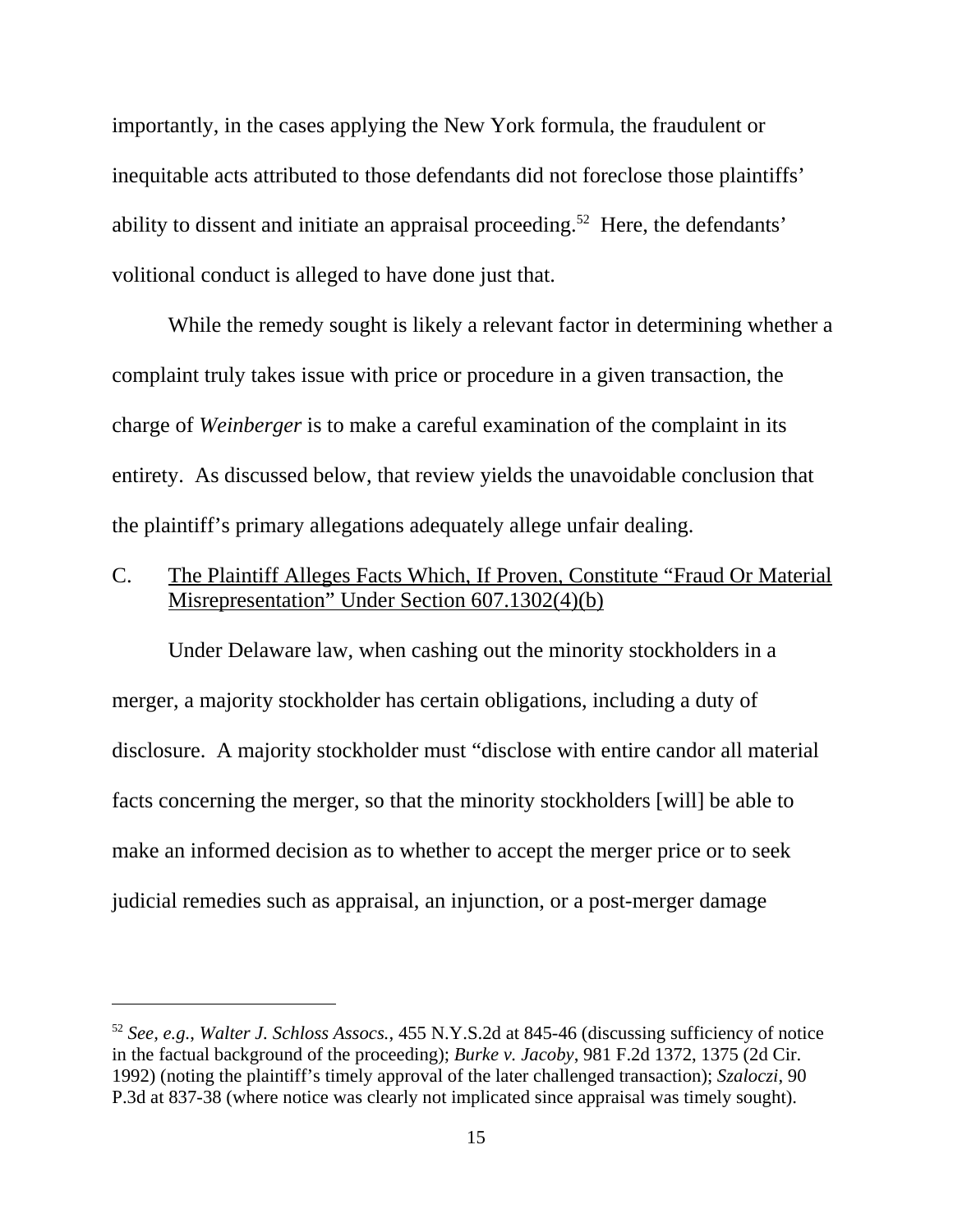action."53 Because the minority must relinquish its stock in a cash-out transaction, stringent "[a]pplication of the required disclosure standards is deemed even more compelling."54 Indeed, duty of candor claims are highly contextual and are "rarely an appropriate issue for resolution on a motion to dismiss."55

The defendants argue that because they mailed the notice of meeting and proxy statement within the minimum period for giving notice of all stockholder meetings prescribed by the Florida statute, the complaint fails to state a claim for a disclosure violation based on the brevity of the notice actually given. Compliance with the minimum statutory notice period, they say, is a legally determinative discharge of a controlling stockholder's duty of disclosure. The defendants advance this argument even though the complaint alleges that the plaintiff had neither sufficient time to evaluate the proxy materials nor a reasonable opportunity to seek appraisal.<sup>56</sup>

<sup>53</sup> *Ince & Co. v. Silgan Corp.*, 1991 WL 17171, at \*5 (Del. Ch. Feb. 7, 1991) (quoting *Sealy Mattress Co. v. Sealy, Inc.*, 532 A.2d 1324, 1335 (Del. Ch. 1987)). <sup>54</sup> *Id.*

<sup>55</sup> *Id.* (quoting *Porter v. Texas Commerce Bancshares, Inc.*, 1989 WL 120358, at \*6 (Del. Ch. Oct. 12, 1989)).

<sup>&</sup>lt;sup>56</sup> The defendants vociferously argue that the plaintiff, by owning his shares in street name, cannot be heard to complain about the timing of the proxy materials. It is true that street name owners "take[] the risks attendant upon such an arrangement, including the risk that [they] may not receive notice of corporate proceedings . . . ." *American Hardware Corp. v. Savage Arms Corp.*, 136 A.2d 690, 692 (Del. 1957). And while a corporation "has ordinarily discharged its [notice] obligation<sup>[]</sup> when it mails notice to the record owner," the defendants' reliance on this proposition is misplaced. *Id.* It is not at all clear that a four-business-day period would have allowed a record owner to receive and digest the proxy information given that the defendants gave no prior warning of the freeze-out transaction. The possibility that even record owners could not react is reinforced by the fact that not one minority share was voted and not one demand for appraisal was made.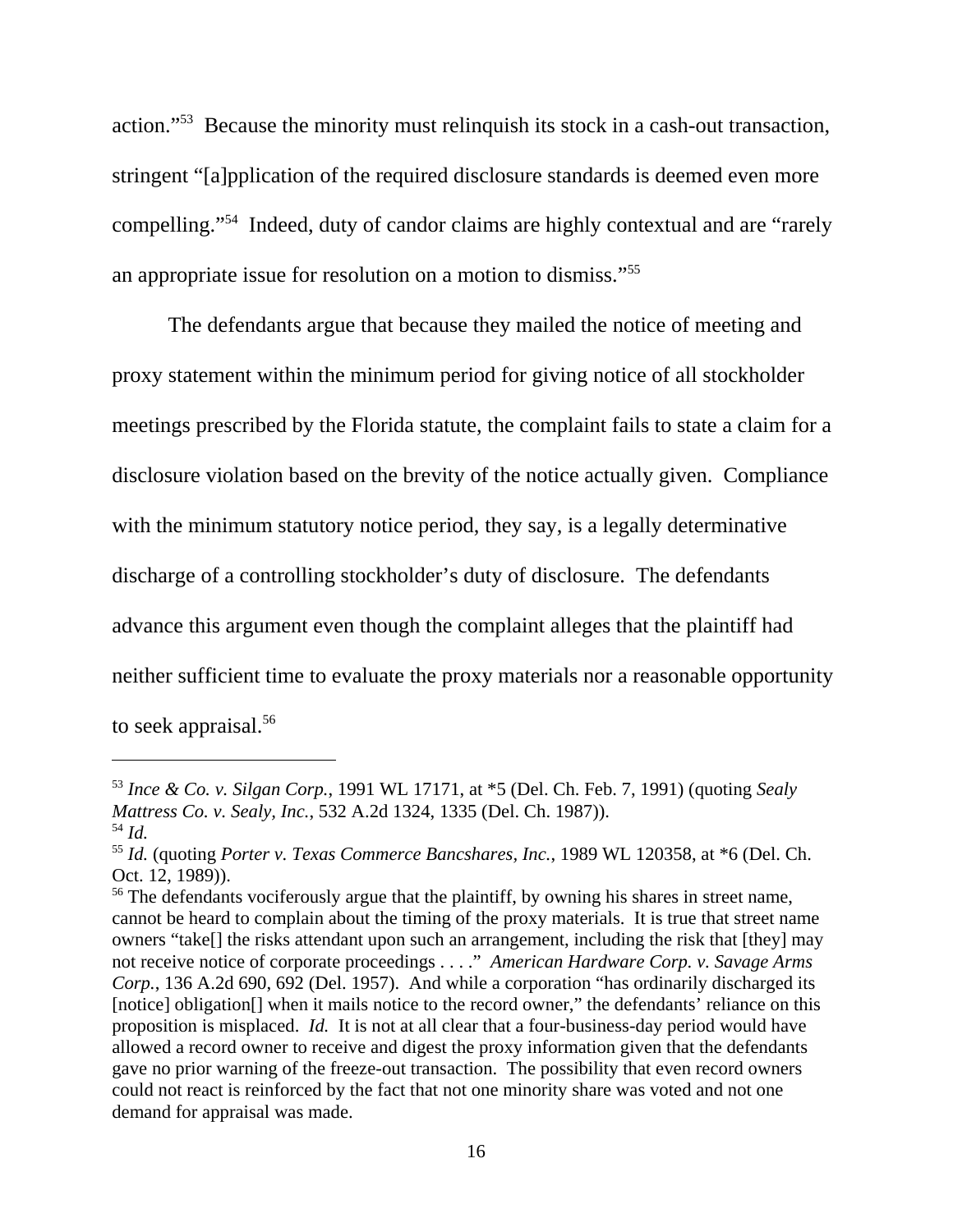This argument fails for several reasons. First, the statutory obligation to give notice and judicially imposed fiduciary duty of disclosure are not identical.<sup>57</sup> Instead, the fiduciary duty of disclosure "applies as a corollary to the statutory requirements."58 Under normal circumstances, compliance with a statutory notice provision is sufficient to satisfy the temporal element of the judicially imposed duty.59 But this is not necessarily true in a case in which the circumstances strongly suggest that the notice period was grossly inadequate.

Here, the corporation mailed the notice of meeting and proxy statement exactly within the minimum ten calendar day period prescribed by statute. But if, as is alleged, the defendants chose the absolute minimum notice period available aware that it would not only prevent the minority stockholders from fully and fairly examining the proxy materials but also prevent them from exercising their appraisal rights, this court cannot say that a breach of the disclosure obligation did not occur.

The notion that "an otherwise candid proxy statement may be so untimely as to defeat its purpose of meeting the needs of a fully informed electorate" is elemental to the robust functioning of corporate democracy.<sup>60</sup> This axiom is

<sup>57</sup> *Arnold v. Soc'y for Sav. Bancorp, Inc.*, 678 A.2d 533, 536-37 (Del. 1996).

<sup>58</sup> *Id.* at 537.

<sup>59</sup> *See, e.g.*, *Ince*, 1991 WL 17171, at \*4 (holding that compliance with the notice statute, where plaintiffs had nearly two weeks to examine proxy materials, satisfied the disclosure requirements).

<sup>60</sup> *Smith v. Van Gorkom*, 488 A.2d 858, 893 (Del. 1985).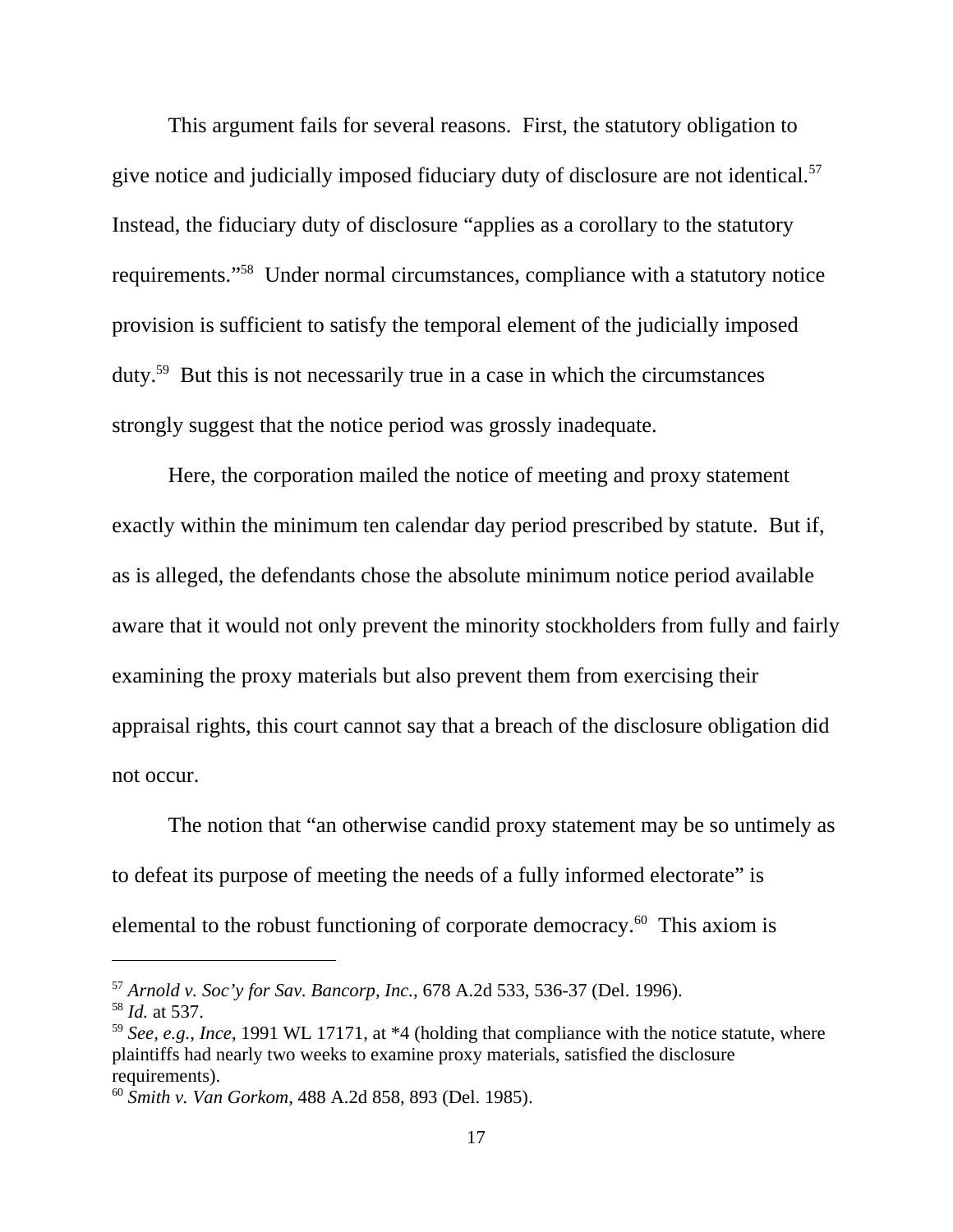especially applicable where the timing challenge pertains to initial, rather than supplemental, proxy materials of an unregistered company.<sup>61</sup> Clearly, "the facts" alleged import a form of overreaching, and . . . deserve more considered analysis than can be accorded to them on a motion to dismiss." $62$  And as the plaintiff's complaint states a claim of procedural unfairness that "goes beyond issues of 'mere inadequacy of price," dismissal on this point is improper.<sup>63</sup>

Second, the defendants' alleged conduct contravenes an important axiom of equity jurisprudence. As was dutifully observed in *Schnell v. Chris-Craft Industries*: "inequitable action does not become permissible simply because it is legally possible."64 Proper invocation of the *Schnell* doctrine is highly contextual and "should be reserved for those instances that threaten the fabric of the law, or which by an improper manipulation of the law, *would deprive a person of a clear right*."65

On the alleged facts, this case would appear to involve the kind of inequitable conduct that *Schnell* meant to thwart: the intentional deprivation of a

 $<sup>61</sup>$  In a supplemental disclosure situation, a shorter time period is defensible as a matter of logic.</sup> Once stockholders have received the main disclosure, their focus is centered on the transaction. Thus, it is easier to assimilate the new disclosures with the old. *See, e.g.*, *In re Dataproducts Corp. S'holders Litig.*, 1991 WL 165301, at \*7 (Del. Ch. Aug. 22, 1991) (supplemental disclosure of the most recent financial data of the registered corporation made eight days before the meeting was not untimely).

<sup>62</sup> *Rabkin*, 498 A.2d at 1107.

<sup>63</sup> *Id.*, quoting *Cole v. Nat'l Cash Credit Assoc.*, 156 A. 183, 187-88 (1931).

<sup>64 285</sup> A.2d 437, 439 (Del. 1971).

<sup>65</sup> *Alabama By-Products Corp. v. Neal*, 588 A.2d 255, 258 (Del. 1991) (emphasis added).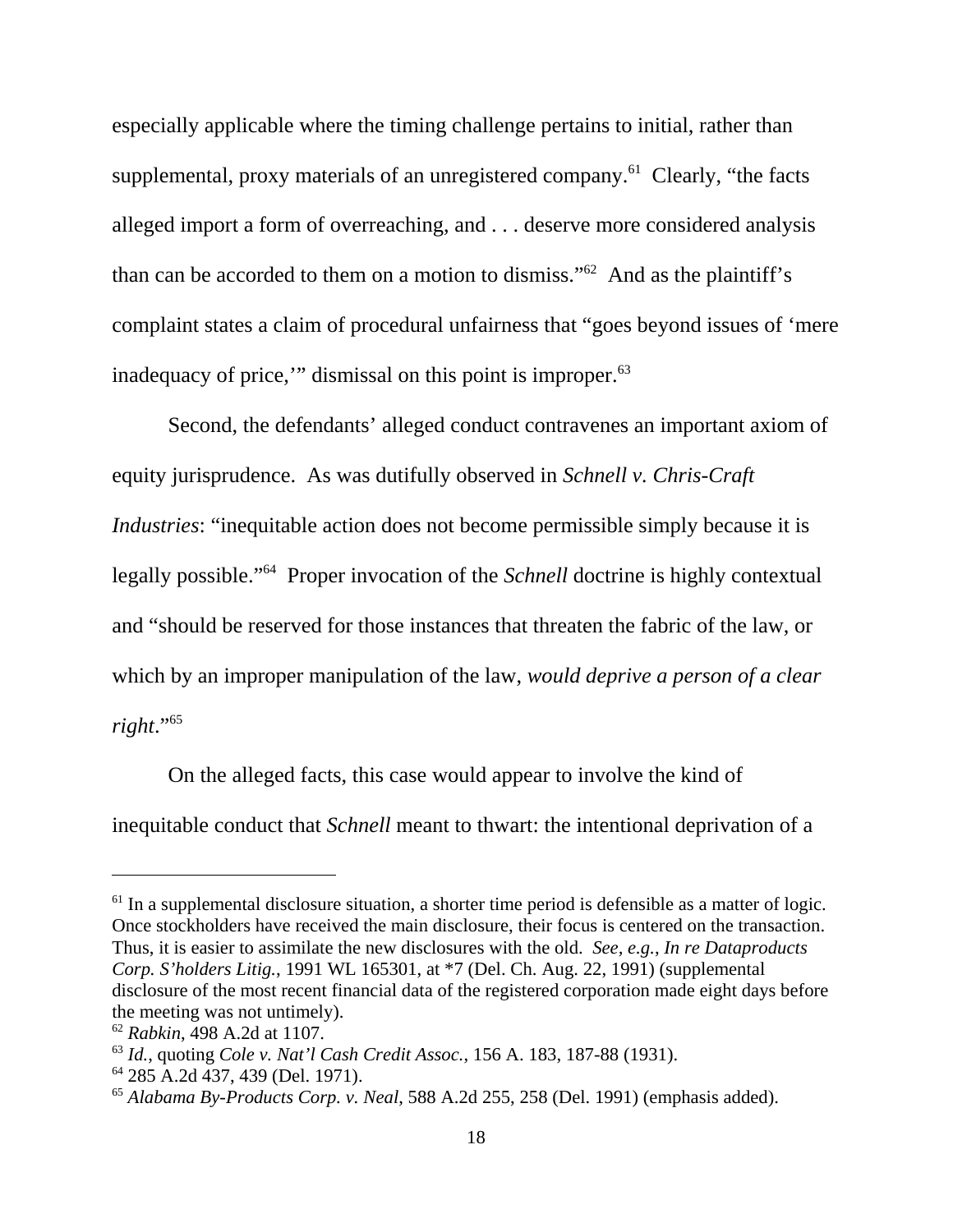clear statutory right to seek appraisal. The complaint avers that the defendants, as controlling stockholders of a thinly traded, unregistered corporation, consciously decided to send notice of a cash-out merger in the most abbreviated period allowed by statute–encompassing a national holiday and two weekends. Although the terms of the merger purportedly took months to structure and negotiate, the defendants apparently expected the plaintiff (and other minority stockholders) to receive notice of the transaction, to absorb and meaningfully analyze the proxy materials, to decide whether to seek appraisal, and to notify the company as to his (and their) decision in *four business days*. 66 Such extravagant expectations raise serious factual issues as to whether the timing of the transaction afforded the plaintiff a realistic opportunity to exercise his statutory appraisal remedy. In this regard, it is interesting to note the concession made at oral argument in response to the court's questioning: no minority stockholders voted on the transaction and none sought appraisal. These additional facts, when viewed in the light most favorable to the plaintiff, further support the inference that the timing of the transaction was unreasonably manipulated.<sup>67</sup>

<sup>&</sup>lt;sup>66</sup> In the proxy statement, the defendants offered to provide management projections to stockholders upon written request. Pl.'s Answering Br. 27 n.7. The misguided idea that the plaintiff here could receive the proxy, absorb the information, and request and receive the projections before his decision to seek appraisal was due only serves to further support his claim that notice was insufficient.

 $67$  The defendants previously implied that the absence of minority voting or appraisal reflects the fair price of the transaction. Oral Argument Tr. 15-16, Nov. 21, 2005. While it is possible that reasonable minds may differ, these facts just as easily suggest that none of the minority stockholders had time to react to the proxy mailing.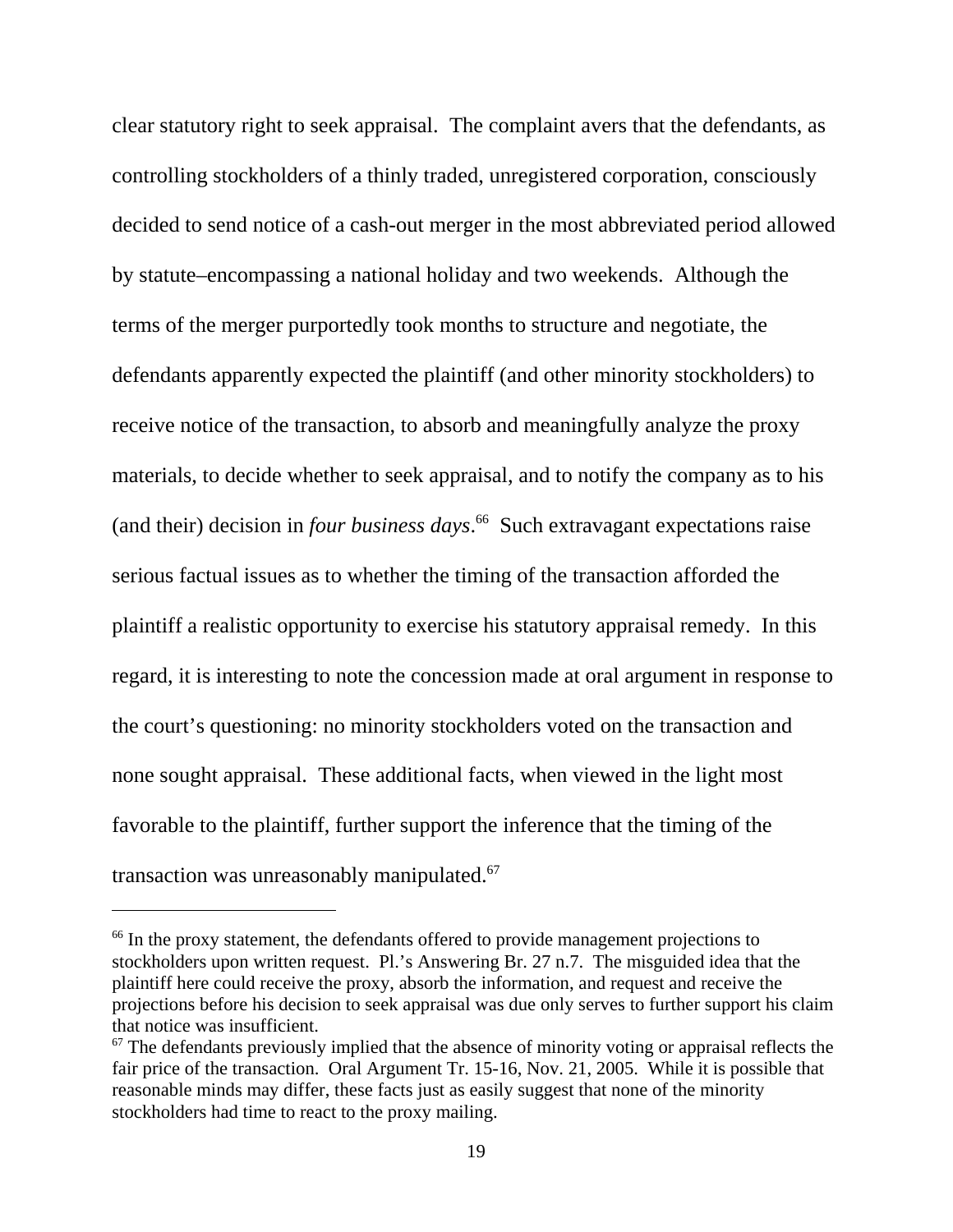Statutory notice is but one facet of the "myriad of ministerial functions" which a majority stockholder, by virtue of its control over the board of directors, might manipulate to obtain an inequitable advantage over the minority.<sup>68</sup> And while the actual consummation of this merger may have been a foregone conclusion, this court is mindful that "in any voting context, actions taken for the purpose of interfering with a full and fair exercise of the stockholder franchise will run afoul" of basic equitable principles.<sup>69</sup> Given the Florida courts' observance of well established Delaware corporate doctrines, this court has no reason to think a Florida court would hold otherwise.<sup>70</sup>

This court concludes that, under Florida law, the plaintiff alleges sufficient indicia of procedural unfairness to satisfy the "fraud or material misrepresentation" exception provided in section 607.1302(4)(b). Where a controlling stockholder purposefully manipulates the timing of the proxy process in a cash-out merger so as to preclude a minority stockholder from enjoying any realistic opportunity to

<sup>68</sup> *In re The MONY Group, Inc. S'holder Litig.*, 853 A.2d 661, 675 (Del. Ch. 2004). <sup>69</sup> *Id.* at 675 n.51.

<sup>70</sup> Florida courts have long recognized the utility of the equitable powers this court enjoys. *See, e.g.*, *Bell v. Smith*, 32 So.2d 829, 832 (Fla. 1947) (noting that it is "well recognized legal maxim that for every wrong there is a remedy, and it therefore follows that where one by fraud and deception has procured property or a thing of value, equity and good conscience require that he who commits such fraud shall be required to account to the person or persons whom his wrong has injured and that he may not hold the property so acquired and be enriched thereby to the detriment of those who have been deprived of a substantial right as a result of his fraudulent act or misrepresentation"). And Florida courts have long applied such powers to protect the sanctity of corporate fiduciary relationships. *See generally McNabb v. Tampa & St. Petersburg Land Co.*, 83 So. 90 (Fla. 1919).